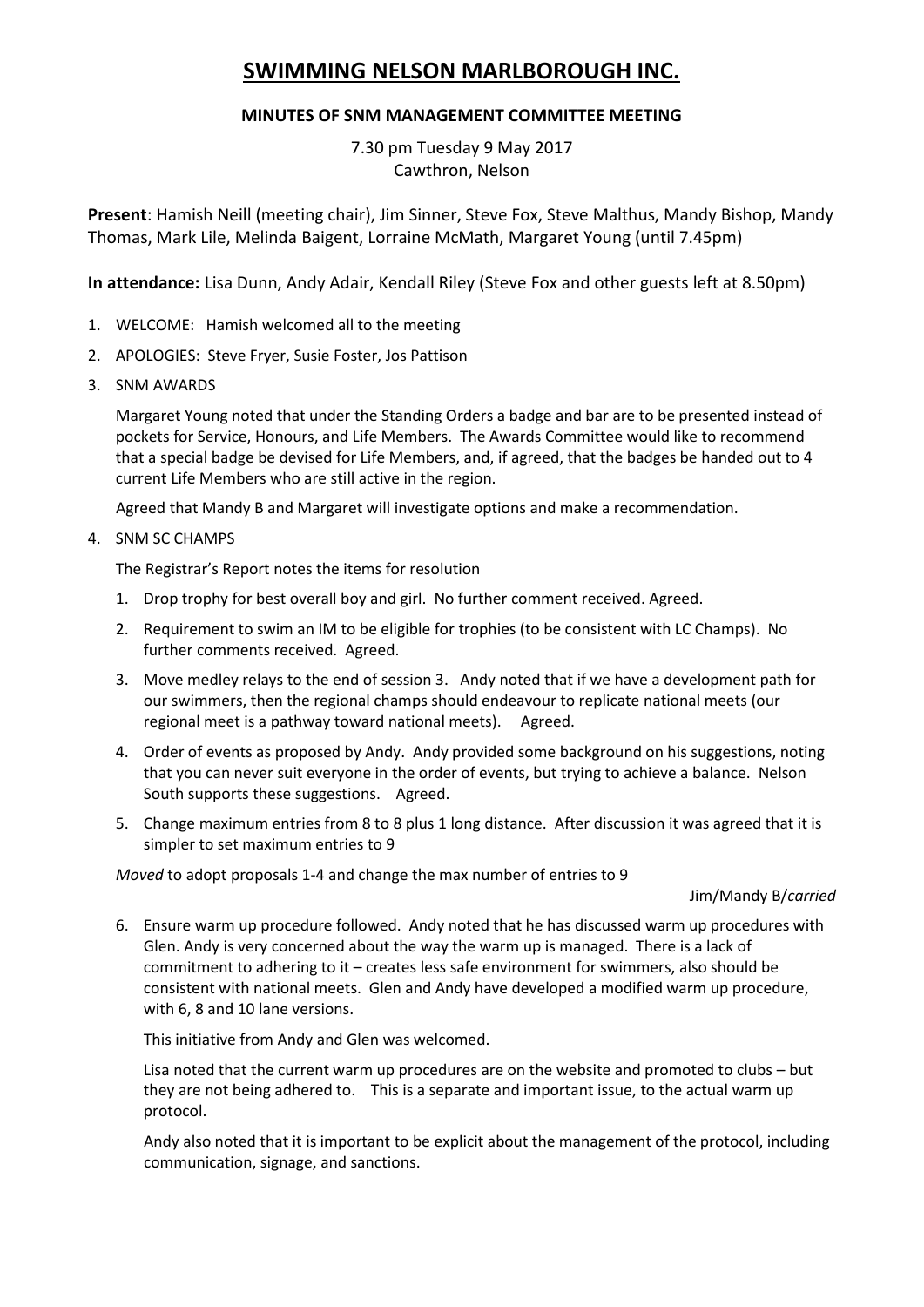Agreed to request comment from Technical Committee on the proposal from Andy and Glen by 6 June and if the Technical Committee think there should be changes to that proposal they should consult with coaches. Andy will forward email with proposal.

7. Follow FINA and SNZ rules only (no local exceptions). Jim explained why we have local rules: e.g. mixed gender events. Andy explained the background – his concern relates to interpretation of FINA /SNZ rules. They should be applied consistently. When swimmers are sanctioned it should be clear what rule is being breached. We should not be looking for confrontation.

Meet Directors and Referees control the meet and there is concern that rules are not being interpreted consistently and effort should be made to resolve issues by talking to the coaches/managers in the first instance. Let Technical Committee know.

Recent examples are in Andy's letter (movement after the start whistle, adjusting the starter blocks). Refer to SNZ technical committee regarding interpretation of start rule.

Andy also suggested that SNM should facilitate upskilling of our officials eg helping them to attend national meets. The Committee noted that Lesley Huckins will be at SISS and Ron Clarke will be at SI Champs so these will be excellent opportunities for all officials.

8. Date of meet: Change to 4-6 August, OK with Nelson South, Tasman, Waimea, Blenheim

Lisa explained the background to the Tasman SC submission suggesting a revised date.

Agreed to change. Lindie to advise Stadium 2000 about the new date.

*Moved* to adopt proposals 6 and 8 **Hamish/Steve M**/*carried* 

9. Ribbons for  $4^{th}$  to  $10^{th}$  places. Agreed.

10. Relays young to old. Agreed.

*Moved* to adopt proposals 9 and 10 Mark/Jim/*carried* 

- 5. STRATEGIC PLAN/KPI IMPLEMENTATION
	- Progress report (Mandy B) carried forward
- 6. CONFIRMATION OF MINUTES (11 April)

*Moved* to confirm the minutes of 11 April as a true and correct record Jim/Lorraine/*carried*

- 7. MATTERS ARISING AND TASKS
	- New trophies for SC Champs Donors to organise engraving (Mandy B to advise)

Trophy Name (optional) SNM Short Course Championships [Boys][Girls] [Age Group]

- AGM venue Steve M to change booking to Sunday 13 August
- Officials shirts Kirsty to identify active officials and clubs to identify upcoming officials, make up the rest of the 60 for 'occasional' officials (Melinda to follow up with Kirsty)
- Touchpad handling Noted that there had been a problem with storage but gear was working OK at the last Tasman meet.
- Funding policy Hamish and Susie have discussed and will present to next meeting.
- Sam McKenzie happy to come and talk to Mgt Committee and suggested that we could invite swimmers from different clubs to attend meetings. Or we could have a swimmers rep, or each club could have a swimmers rep and that rotates. Each club to talk to their committee and nominate a rep to attend SNM Mgt Committee? Mandy T to invite Sam to next meeting.
- 8. SECRETARY REPORT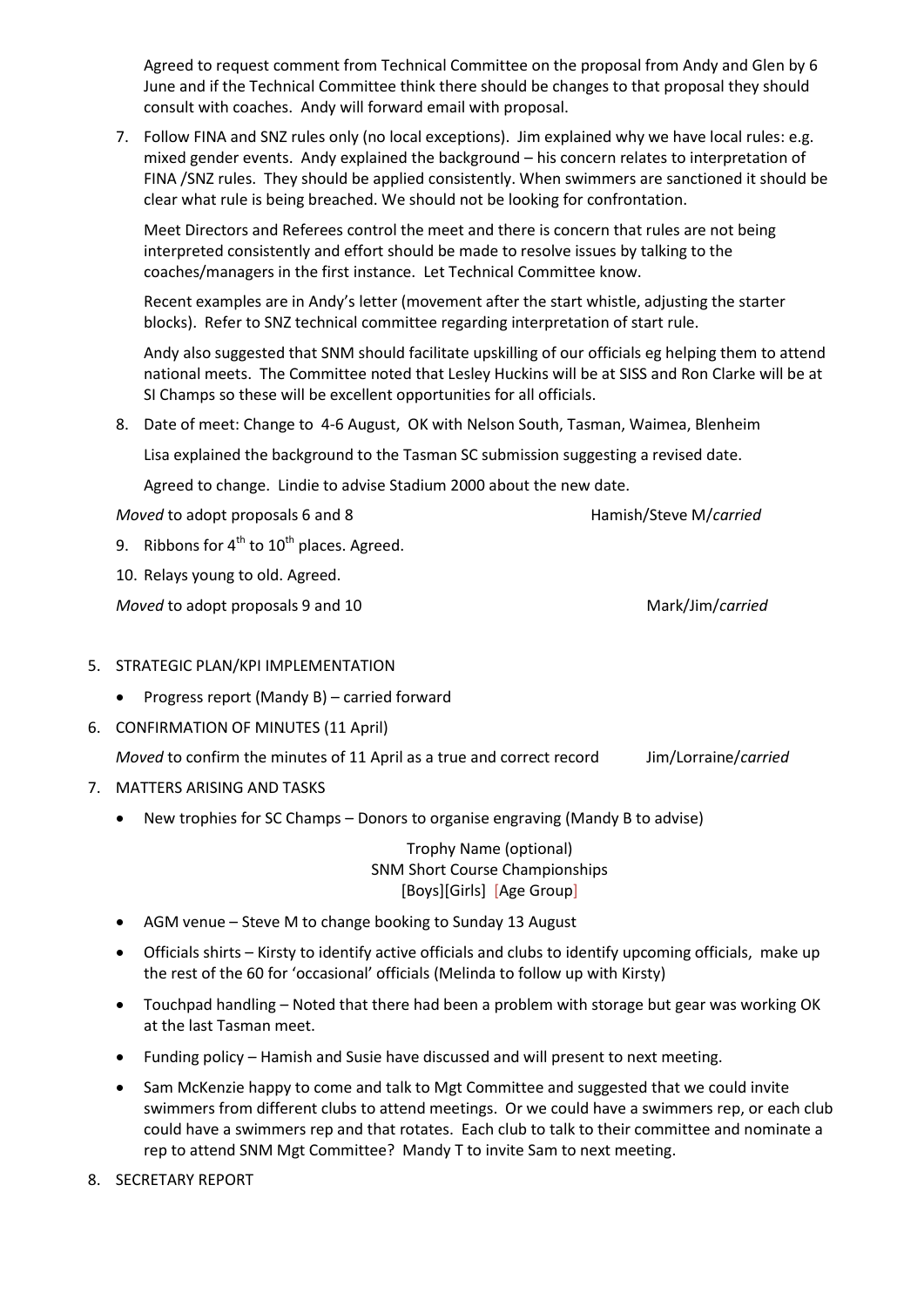*Resolved* to award SNM representative badges and 2016 bars to swimmers as noted in the Secretary report *Moved* Jim/Mark/*carried*

Lindie to send list to Mandy B

9. CLUB UPDATES

Nelson South: Mark noted that at the beginning of last summer Hampden School put in some access ramps and the pool is now losing a lot of water. New pipes will be put in this winter.

10. TREASURER REPORT

*Moved* to approve payment of the 50% advance payment for the SI Champs medals

Jim/Melinda/*carried*

*Moved* that we write to SNZ and recommend our medal suppliers Melinda/Mandy B/*carried* 

#### 11. REGISTRAR REPORT/MEETS MANAGEMENT

SI Meets

*Moved* to appoint Lesley Huckins as Meet Director for South Island Secondary School Champs and Ron Clarke as Meet Director for South Island Champs Jim/Hamish/*carried*

Lesley will meet with, and provide feedback to, technical officials.

Meet Calendar

The meet calendar was discussed.

*Moved* to adopt the calendar with the following changes:

- a) The date for the NM SC Champs will be 4-6 August
- b) Delete Tasman meet on 11-12 August

Jim/Mandy B/*carried*

*Moved* that the Management Committee recommend:

- a) to Swimming NZ that the Junior Festival be held on 16-18 February 2018 and Div II be held on 25-28 March 2018
- b) to the Makos Committee that SI Country & Town be held on 16-17 March 2018

Jim/Steve M/*carried*

*Moved* that the following records be approved as SNM records and the Registrar report be adopted: **NZ Opens 3-7 April 2017**

| $112$ Opens $27$ Tapin 2017 |  |         |  |  |                              |              |
|-----------------------------|--|---------|--|--|------------------------------|--------------|
| 50 Free                     |  |         |  |  | LC 17 F 27.90 Clara Foster   | <b>NLSNM</b> |
| 100 Free                    |  | LC 17 M |  |  | 51.93 Sam McKenzie           | <b>TASNM</b> |
| 100 Free                    |  |         |  |  | LC Open M 51.93 Sam McKenzie | <b>TASNM</b> |

Jim/Hamish/*carried*

#### 12. PUBLICITY/COMMUNICATION REPORT

Nothing to report

13. FUNDING REPORT

Applications have been made for the PA System and for pool hire for the SI meets.

Melinda confirmed that she is not available to do the fundraising at present, but happy to continue to provide advice.

The Management Committee thanked Melinda for the fantastic work she has done on fundraising.

Will discuss replacement at next meeting.

14. SNZ LIAISON REPORT

No meeting since February.